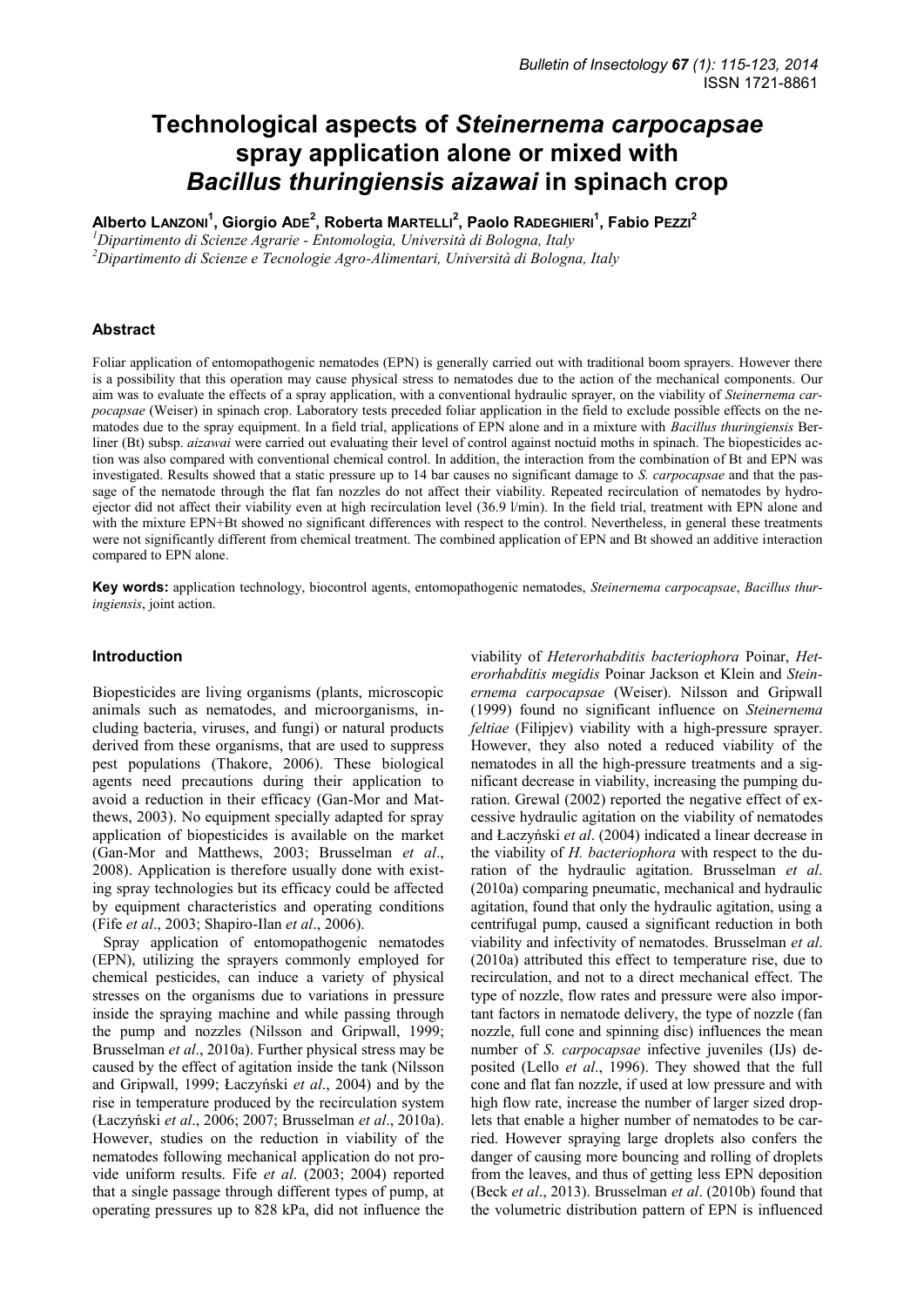by nozzle type and concluded that further research is needed to evaluate if the differences in coverage due to nozzle type will result in significant differences in pest control.

The efficacy of EPN can be boosted by the addition of surfactants to increase leaf coverage (Williams and Walters, 2000; Head *et al*., 2004; Schroer and Ehlers, 2005; Schroer *et al*., 2005a).

A possible interaction from the combination of Bt and EPN has been found (Koppenhöfer and Grewal, 2005). Two control agents applied together might act independently of one another against a given pest, and their effects would be additive. This type of response will be observed if the action sites of the two components differ, i.e. if each one has a completely different mode of action and these modes of action are totally independent. They also might interact synergistically or antagonistically, thus rendering the combination more or less effective in control than in the case of an additive effect (Robertson and Preisler, 1992). Koppenhöfer and Kaya (1997), for example, have demonstrated an additive or synergistic interaction between *B. thuringiensis* subsp. *japonensis* (Btj) and *H. bacteriophora* or *Steinernema glaseri* (Steiner) on white grubs, *Cyclocephala hirta* LeConte and *Cyclocephala pasadenae* Casey (Coleoptera Scarabaeidae). Salem *et al*. (2007) found that the combination of *S. carpocapsae* All and *B. thuringiensis* subsp. *aizawai* against 2<sup>nd</sup> and 5<sup>th</sup> instar larvae of *Spodoptera littoralis* (Boisduval) (Lepidoptera Noctuidae) exhibit an additive interaction.

In Europe, Italy is the largest producer of spinach (FAO, 2009). Among the major insect pests in this crop, noctuid moths are considered the most important (Lanzoni and Burgio, 2010). The protection of processing spinach presents many problems related to the very low economic threshold. Indeed the commercial damage is caused by the presence of larvae, which can make the product unmarketable (Lanzoni *et al*., 2012). This characteristic requires many treatments with conventional insecticides that may lead to adverse effects, such as the selection of resistant insect populations or the presence of residues at harvest exceeding the legal limits. New biopesticides are needed for pest control in spinach due to the reduction of the number of pesticide formulations available on the market and to the emergence of resistance to the active ingredients in these formulations. Unlike applications with conventional pesticides, application with biopesticides is not subject to a mandatory interval between treatment and harvest, which gives biopesticides a distinct advantage over conventional pesticides (Bailey *et al*., 2010). The use of EPN may therefore represent an effective solution for the control of noctuid moths in this crop. In Italy spinach is cultivated mainly on small farms (in field of an average surface of 10 ha) where, to contain costs, it is necessary to use conventional spraying equipment that is economical and versatile and able to deliver both chemicals and living organisms. Also, alternative equipment such as row application and localization systems (Brusselman *et al*., 2012) seems inappropriate in relation to the spinach crop configuration.

This paper reports the results of mechanical applica-

tion of the nematode *S. carpocapsae* with conventional hydraulic equipment for the control of noctuid moths in processing spinach in the open field. In order to exclude a possible reduction of viability of the nematode due to physical stress induced by the passage through the equipment, laboratory tests preceded foliar application on the field. The passage through the nozzles, effects of recirculation and effect of pressure were considered as main causes of physical stress. These three mechanical aspects were investigated separately, simulating the conditions which nematodes are subjected to during field application. The efficacy of *S. carpocapsae* was also evaluated, either alone or in a mixture with *B. thuringiensis* (Bt) with the aim of verifying a possible additive, synergistic or antagonistic effect.

# **Materials and methods**

#### Laboratory trials

A commercial formulation of *S. carpocapsae* was used, i.e. NemoPAK-SC® (Bioplanet, Italy), containing 50 million IJs in an inert carrier. Prior to each trial 2 g of the product was suspended in 1 l of water  $(22 \text{ °C})$ . Then, 0.25 l of this initial suspension was further diluted in 5 l of water to obtain a final concentration of approximately 62,500 IJ/l.

#### Static pressure

The effect of static pressure, comparable to the pressure to which the organism is subjected during traditional application, was tested using a test bench composed of a 150 ml capacity metal container connected to a manually operated hydraulic jack. During this trial, nematode viability was evaluated after exposure to different pressure levels (0, 2, 8 and 14 bar), lasting 15 s. The effect of the intermediate pressure (8 bar) was tested after 5, 15, 25 and 35 s. After each pressure exposure, a sample of the suspension was taken from a valve situated at the lower part of the compression chamber. The experiment was repeated three times each with a different nematodes suspension. At the end of each replication the test bench was washed by passing water through the metal container. The relative viability in the samples was observed as described in subsection "sample collection and nematode counting"*.*

#### Passage through the nozzles

A test bench was set up in the laboratory to examine the effect of passage through different sized Teejet XR flat fan nozzles on the viability of the nematodes (table 1). To avoid damage to the nematodes before passing through the nozzles, a flexible impeller pump (Liverani 131 mod. INV MIDEX 3/4) was used. It was assumed that this type of pump would not damage the nematodes due to absence of pressure peaks in the delivered flow. The electric motor of the pump was equipped with a frequency converter that enabled a continuous regulation of the rotational speed (180-1400 revs/min). The nematode suspension was aspirated from a manually agitated spray tank (140 l) and transmitted to a spray boom equipped with one nozzle. Just before spraying, a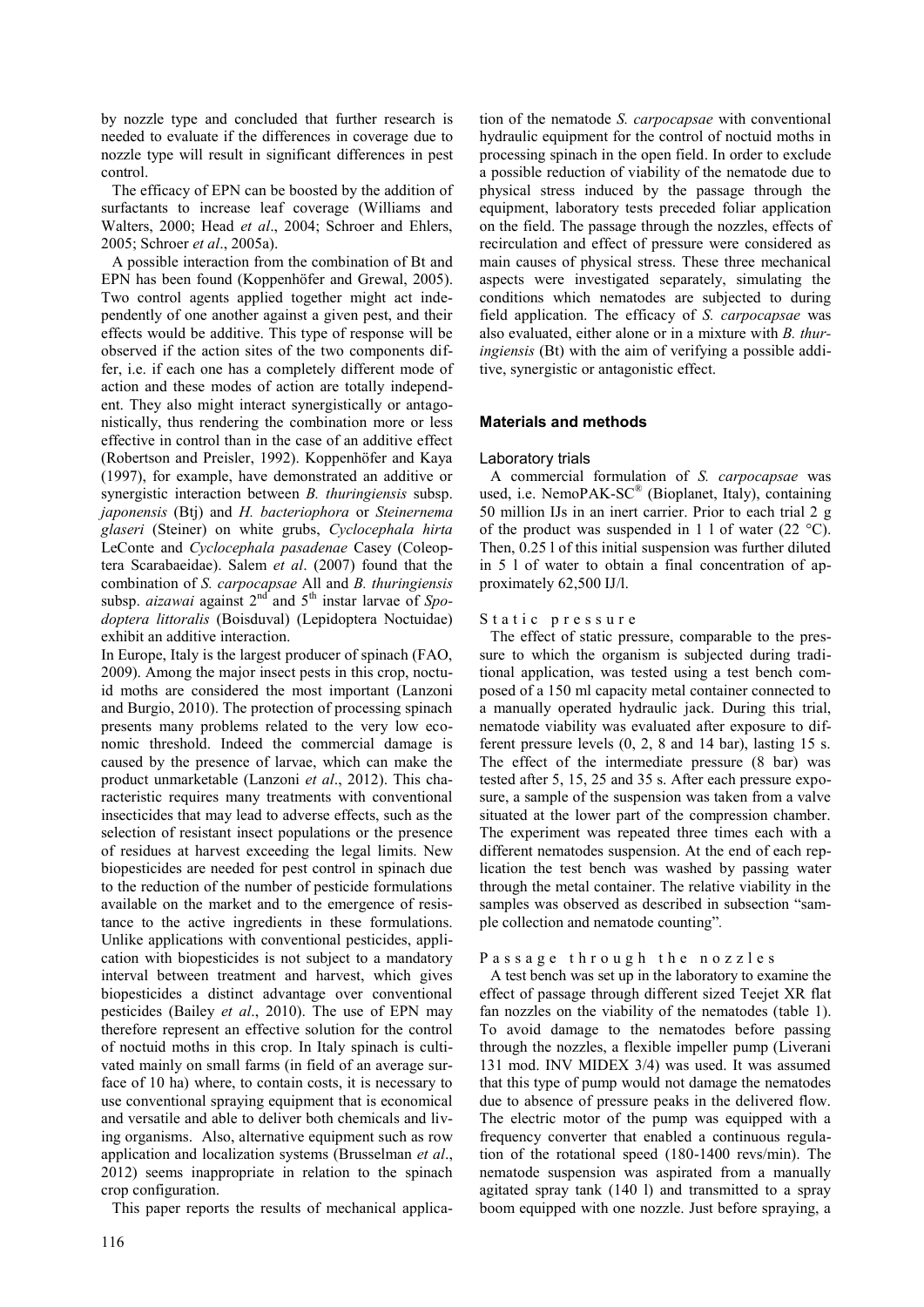**Table 1.** Characteristics and operational parameters of the test bench used to evaluate the effects of passage through different nozzles.

| <b>Nozzles</b> |                     | Flow rate | Pressure |                          |  |
|----------------|---------------------|-----------|----------|--------------------------|--|
| Type           | <b>BCPC</b><br>code | (l/min)   | (bar)    | Pump speed<br>(revs/min) |  |
| Control        |                     |           | 0        |                          |  |
| XR11008 white  |                     | 3.16      | 3        | 1400                     |  |
| XR11004        | red                 | 1.58      |          | 1150                     |  |
| XR11001 orange |                     | 0.39      | 3        | 900                      |  |
| Pump only      |                     | 88        |          | 1400                     |  |

**Table 2.** Recirculation time and tank content in the agitation-return circuit during the emptying cycle in the laboratory spray application trial.

| Treatment <sup>a</sup> | (litres) | Tank content Recirculation time<br>(seconds) |  |  |
|------------------------|----------|----------------------------------------------|--|--|
| 1 (control, full tank) | 300      |                                              |  |  |
|                        | 225      | 407                                          |  |  |
|                        | 150      | 814                                          |  |  |
|                        | 25       | 1491                                         |  |  |

a Treatments correspond to different volumes in the spray tank.

control sample was taken directly from the central part of the spray tank. A sample was also taken at the output of the pump in order to point out any difference in viability between the effect of the passage through pump and nozzle, and the passage only through the pump. The experiment was replicated three times each with a different nematodes suspension.

#### Laboratory spray application

A test bench was set up in the laboratory to check the combined effect of recirculation in the spray tank and the delivery through the nozzles on the viability of the nematodes. The spray system was composed of a 300 litre spray tank equipped with a hydraulic agitation system, a pressure regulator and a spray boom with 7 flat fan nozzles (XR11004). A low-pressure pistondiaphragm pump (Comet BP 75) was used for spraying and agitation. Agitation was created by returning a part of the spray liquid back into the spray tank through a hydro-ejector. The filter installed between the pump and the spray tank was removed.

Two agitation levels (L1 and L2) were considered, obtained with pump speeds of 252 and 380 revs/min that generated a flow rate of 23.9 and 36.9 l/min respectively.

Samples were taken at the outlet of the nozzles at successive intervals corresponding to decreasing volumes in the spray tank (table 2). As a control, a sample was taken directly from the spray tank. The temperature of the suspension in the spray tank was measured at each sampling time. The spray pressure was  $3.0 \pm 0.1$  bar throughout the time of delivery. The experiment was replicated three times each with a different nematodes suspension.

Sample collection and nematode c o u n t i n g

In each test and for each treatment, a sample of 100 ml was taken for analysis. After each trial, until EPN counting, samples were stored in plastic test tubes in the dark at a temperature of 14-16 °C for a maximum of 18- 20 hours to limit the reduction in nematode survival following conservation (Molyneux, 1985).

Approximately 30 minutes before the count, three subsamples of nematodes (each 1 ml) were extracted from each of the 100 ml sample using a calibrated pipette and left at ambient temperature in the dark to encourage mobility and facilitate the counting of the individuals (Łaczyński *et al*., 2006). The sub-samples, diluted with 3 ml of distilled water, were placed in Petri dishes with a grid base, and the nematodes were counted using a binocular microscope. Only whole nematodes were counted; fragments were not considered as they had been present in the commercial formulation probably due to the production process and packing. Nematodes were considered dead if they did not respond to prodding (Grewal, 2002). Relative nematode viability  $V<sub>r</sub>$  was calculated as the percentage of living nematodes.

#### Field trial

A field trial was conducted in September and October 2010 in autumnal spinach in Forlì-Cesena province (44°12'19"N 12°15'01"E 12 m a.s.l.) northern Italy. The aim of this trial was to confirm the results of the laboratory trials and to check for possible additive or synergistic interaction between EPN and *B. thuringiensis* in a combined treatment. The same commercial formulation of *S. carpocapsae* as that utilized in the laboratory experiments and *B. thuringiensis* subsp. *aizawai* as the commercially available formulation XenTari® (Sumitomo Chemical Italia, Italy) were used.

A 0.32 ha experimental area was delimited in a commercial 5-ha spinach field sown on 27 August 2010. After emergence, plots  $(8 \times 20 \text{ m})$  were assigned to the following treatments: 1- entomopathogenic nematodes (EPN); 2- entomopathogenic nematodes combined with *B. thuringiensis* (EPN + Bt); 3- *B. thuringiensis* (Bt); 4 chemical insecticides; 5- untreated control (table 3). Treatments 1 and 2 were repeated twice, with a time span of 14 days. Treatment 3 was repeated weekly, while the insecticide application (treatment 4) was performed in the presence of noctuid larvae. Each treatment had four replicates in a randomized block design. The spray application was performed with a conventional boom sprayer, of the same type as the one used for the recirculation trials in the laboratory. The filter between the tank and the pump was removed. The spray boom was equipped with 16 ISO 06 flat fan nozzles at a pressure of 2 bar and with an ejector flow-rate of 23.9  $l/min$  (agitation level  $L_1$ ). All treatments were applied after 4:00 p.m. to minimize the influence from UV light. To favour the maintenance of an adequate moisture level on the leaf, *S. carpocapsae* and the nematode-Bt mixture were applied at an application rate of 1,650 l/ha. The chemicals and Bt were applied at 625 l/ha. The different application rates were achieved by changing the spray boom speed (table 3).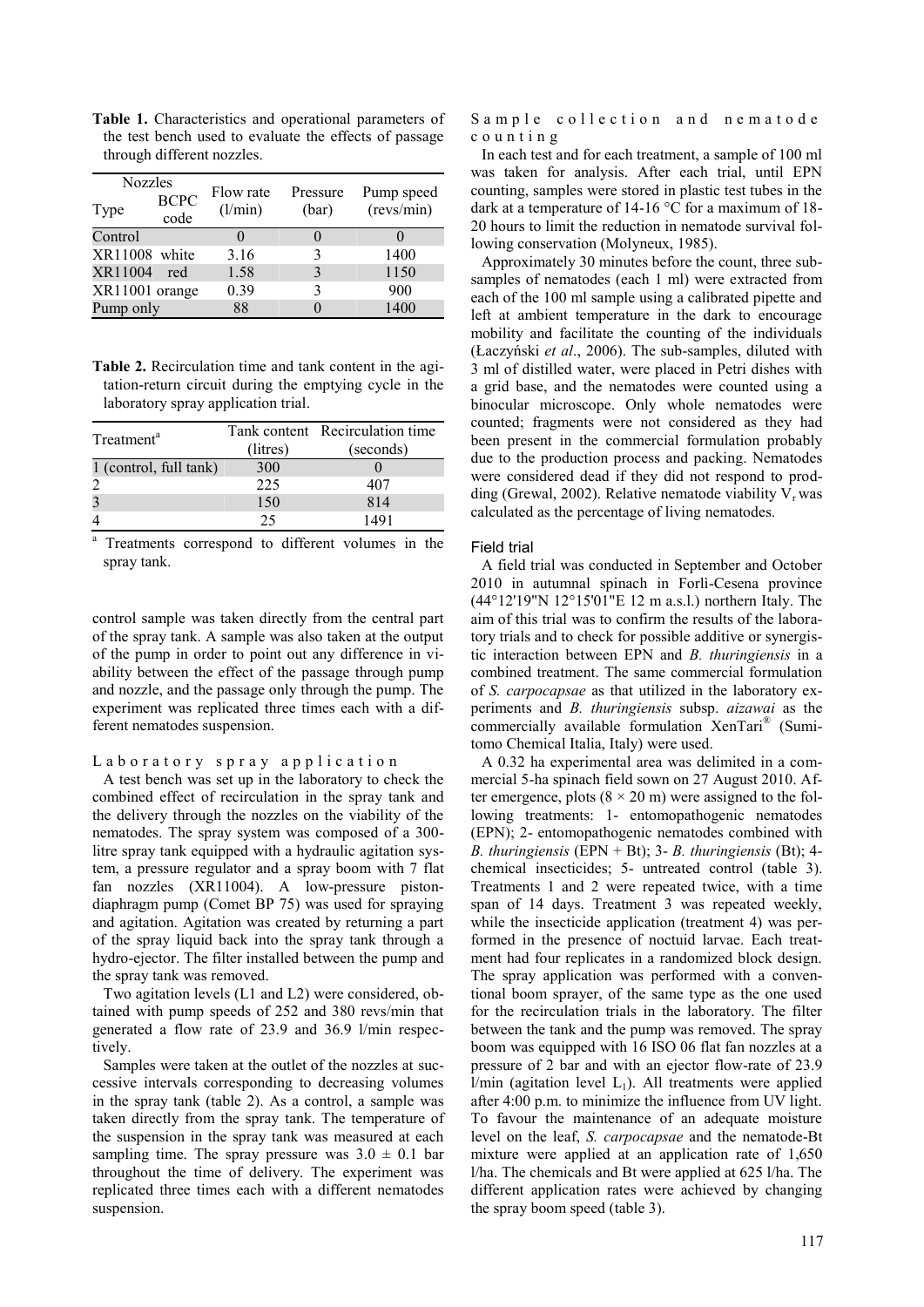| Active ingredient | Trade name               | Application<br>rate<br>(l/ha) | Flow<br>rate<br>(l/min) | Forward<br>speed<br>(m/s) | Pressure<br>(bar) |      | Dose                | Number of<br>applications | Date            |
|-------------------|--------------------------|-------------------------------|-------------------------|---------------------------|-------------------|------|---------------------|---------------------------|-----------------|
| S. carpocapsae    | $NemoPAK-SC^{\otimes}$   | 1650                          | 1.93                    | 0.39                      | 2                 | 30   | IJs/cm <sup>2</sup> | $\overline{2}$            | 23/09-07/10     |
| S. carpocapsae    | $NemoPAK-SC^{\circledR}$ |                               |                         |                           |                   |      | 30 $IJs/cm^2$       |                           |                 |
| $^{+}$            | $^{+}$                   | 1650                          | 1.93                    | 0.39                      | 2                 |      |                     | 2                         | 23/09-07/10     |
| B. t. aizawai     | XenTari®                 |                               |                         |                           |                   |      | kg/ha               |                           |                 |
| B. t. aizawai     | XenTari®                 | 625                           | 1.93                    | 1.03                      | $\overline{2}$    |      | kg/ha               | 2                         | 23/09-30/09     |
|                   |                          |                               |                         |                           |                   | 1.5  | kg/ha               | 2                         | $07/10 - 14/10$ |
| Delthametrin      | $Decis^{\circledR}$      |                               |                         |                           |                   | 0.5  | kg/ha               |                           | 22/09           |
| Indoxacarb        | Steward <sup>®</sup>     | 625                           | 1.93                    | 1.03                      | 2                 | 0.15 | kg/ha               |                           | 07/10           |
| Delthametrin      | $Decis^{\circledR}$      |                               |                         |                           |                   | 0.5  | kg/ha               |                           | 09/10           |

**Table 3.** Application parameters of treatments in the field trial using traditional boom sprayer.

To evaluate nematode viability and concentration during spraying, samples were taken from the spray tank immediately after suspension preparation and at the outlet of the nozzles during spray application. The latter were collected at successive time intervals corresponding to each of the four replicates of the treatments with nematodes. Each treatment was sampled three times for replication purposes. The relative viability in the samples was then measured according to the trial protocol. Noctuid larval populations were sampled within each treatment plot using a hand-held vacuum suction device (modified, reversed Stihl BG75 leaf blower), without damaging spinach plants. Each vacuum sample consisted of 25 one-second suctions taken while moving around a  $2 \times 2$  m spinach area. The central part of each plot was sampled at a rate of 4 suction areas randomly selected, 4 and 13 days after each nematodes application (table 3). Collected larvae were returned to laboratory, stored in Plexiglas cylindrical cages (Ø 9 cm, h 11 cm) and reared on an artificial diet in a climatic chamber at  $25 \pm 1$  °C,  $80 \pm 10\%$  RH, and L:D 16:8 photoperiod, for 4 days. Afterwards each larva from EPN and EPN + Bt treatments was dissected to assess nematode penetration.

#### Data analysis

The STATISTICA software for Windows (StatSoft, 2011) was used for all analyses. *S. carpocapsae* concentration and percentage viability (arcsine transformed) data were submitted to analysis of variance. Differences between treatment means were estimated by Fisher's LSD test  $(P < 0.05)$ . The comparison of noctuid larval infestation between treatments in the field experiment was performed using Kruskal-Wallis test (*P* < 0.05).

Analysis for additive, antagonistic, or synergistic interaction between *S. carpocapsae* and *B. thuringiensis*  was based on a binomial test and the observed and expected population reduction as a result of spraying were compared as adapted from Robertson and Preisler (1992) and Negrisoli *et al*. (2010). Expected population reduction was obtained using the formula  $P_e = P_o + (1 P_o(P_1) + (1 - P_o)(1 - P_1)(P_2)$ , where  $P_e$  is the expected population reduction for the combination of EPN and Bt,  $P_0$  is the natural population reduction or increase in the control treatment,  $P_1$  is population reduction after treatment with EPN alone, and  $P_2$  is population reduc-

tion after treatment with only Bt. Population reduction has been calculated as the difference between the mean number of moth larvae sampled on the first (28/09/2010) and last (20/10/2010) sampling. Other causes might have affected the mortality in the field but we have considered that they act uniformly among treatments. The chi-square value was calculated using the formula  $\chi^2 = (L_o - L_e)/L_e + (D_o - D_e)/D_e$ , where  $L_o$  is the number of living larvae sampled (observed), L<sup>e</sup> is the number of larvae expected,  $D_0$  is the observed magnitude of population reduction and  $D_e$  is the expected magnitude of population reduction. The  $\chi^2$  was used to test the hypothesis of independence with one degree of freedom and P = 0.05. The correspondent critical  $\gamma^2$ value is 3.84 (Zar, 1999). Additivity was characterized by  $\chi^2$  < 3.84, antagonism by  $\chi^2$  > 3.84 and P<sub>c</sub> < P<sub>e</sub>, where Pc is the observed population reduction of the EPN and Bt combination and  $P_e$  the expected population reduction of the combination, and synergism by  $\chi^2$  > 3.84 and  $P_c > P_e$ .

#### **Results**

#### Effect of the static pressure

No significant effect of static pressure was observed on the relative mean viability (table 4). The mean values of relative viability ranged between 58.1% for the sample subjected to a pressure level of 8 bar for 5 seconds and 67.8% for the control.

**Table 4.** Effect of four static pressure and different time of pressure exposure on the relative mean viability  $(V_r)$  of the organisms in the laboratory.

| Pressure (bar)   | Time(s) | V,<br>$(\% \pm SE)$                |
|------------------|---------|------------------------------------|
| $\boldsymbol{0}$ |         | $67.8 \pm 5.2$                     |
| 2                | 15      | $59.9 \pm 5.9$                     |
| 8                | 5       | $58.1 \pm 3.7$                     |
| 8                | 15      | $58.9 \pm 4.6$                     |
| 8                | 25      | $64.1 \pm 5.8$                     |
| 8                | 35      | $61.0 \pm 5.6$                     |
| 14               | 15      | $64.0 \pm 5.0$                     |
|                  |         | $F_{(6, 54)} = 0.96$ ; $P = 0.463$ |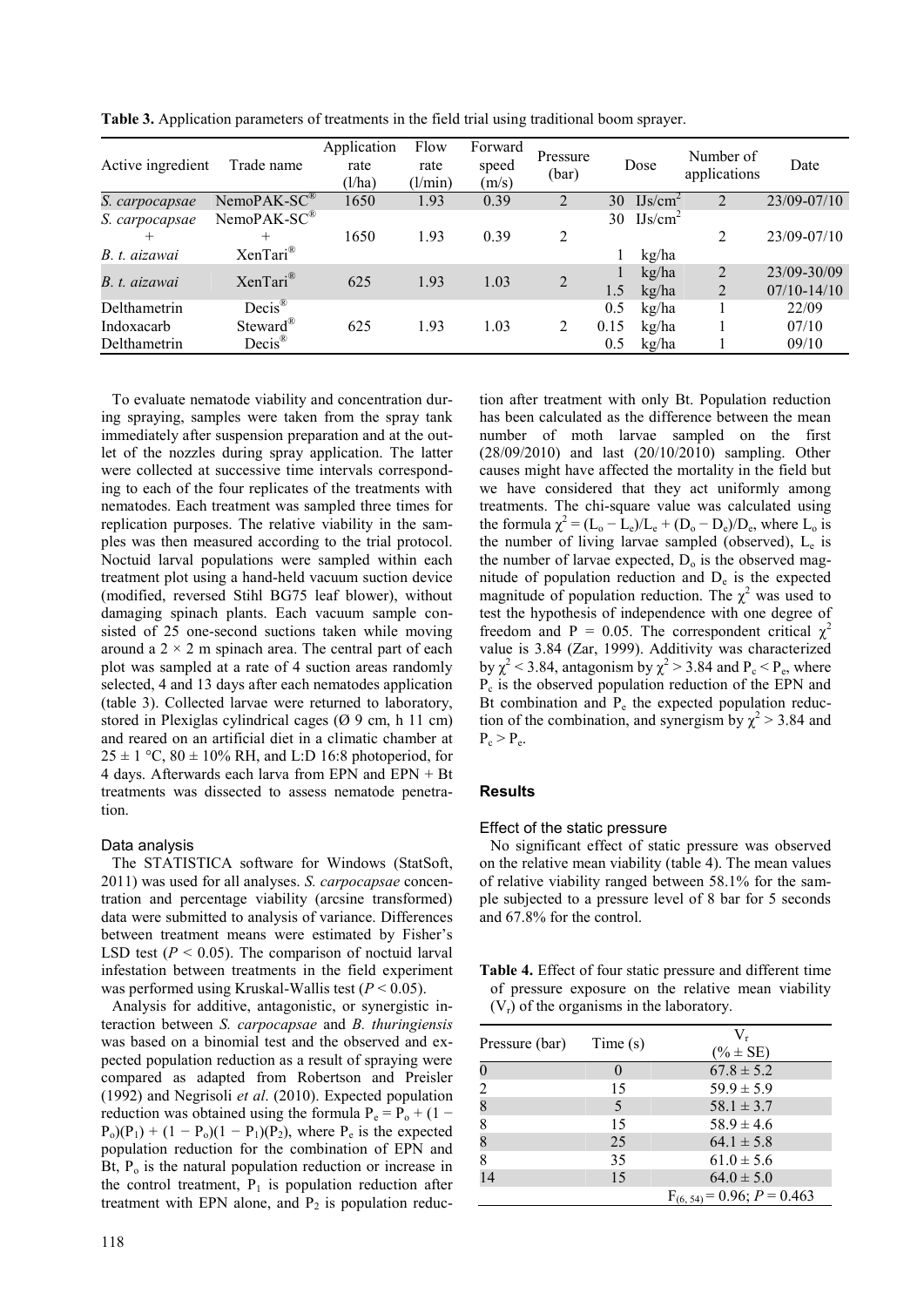| Treatment <sup>a</sup>  | Tank<br>content            | Temperature $(^{\circ}C)$<br>(Mean $\pm$ SE) |                | $V_r$ (%)<br>(Mean $\pm$ SE)        |                                     | Nematodes concentration<br>$(IJs/ml)$ (Mean $\pm$ SE) |                                     |
|-------------------------|----------------------------|----------------------------------------------|----------------|-------------------------------------|-------------------------------------|-------------------------------------------------------|-------------------------------------|
|                         |                            | Agitation                                    | Agitation      | Agitation                           | Agitation                           | Agitation                                             | Agitation                           |
|                         | $\left( \mathbf{l}\right)$ | level $L_1$                                  | level $L_2$    | level $L_1$                         | level $L_2$                         | level $L_1$                                           | level $L_2$                         |
| 1 (control)             | 300                        | $17.3 \pm 0.9$                               | $16.8 \pm 0.7$ | $89.2 \pm 2.5$                      | $94.5 \pm 1.0$                      | $64.2 \pm 4.6$                                        | $53.6 \pm 4.5$                      |
| 2                       | 225                        | $17.4 \pm 0.9$                               | $17.0 \pm 0.8$ | $88.4 \pm 1.9$                      | $91.1 \pm 1.2$                      | $68.6 \pm 7.4$                                        | $55.7 \pm 4.1$                      |
| $\overline{\mathbf{3}}$ | 150                        | $17.6 \pm 0.8$                               | $17.7 \pm 0.6$ | $85.1 \pm 2.7$                      | $92.4 \pm 1.2$                      | $65.3 \pm 5.8$                                        | $55.7 \pm 11.2$                     |
| $\overline{4}$          | 25                         | $18.6 \pm 0.8$                               | $19.9 \pm 0.6$ | $87.0 \pm 2.0$                      | $91.2 \pm 2.2$                      | $77.1 \pm 11.7$                                       | $64.0 \pm 6.6$                      |
|                         |                            |                                              |                | $F_{(3,30)} = 1.39;$<br>$P = 0.266$ | $F_{(3,30)} = 0.78;$<br>$P = 0.516$ | $F_{(3,30)} = 1.39;$<br>$P = 0.266$                   | $F_{(3,30)} = 0.44;$<br>$P = 0.729$ |
|                         |                            |                                              |                |                                     |                                     |                                                       |                                     |

**Table 5.** Suspension temperature and nematode viability and concentration for the two levels of agitation-return, L<sub>1</sub> (23.9 l/min) and  $L_2$  (36.9 l/min), in the laboratory spray application trial.

<sup>a</sup> Treatments correspond to different volumes in the spray tank.



**Figure 1.** Viability of *S. carpocapsae* after spraying with different kind of nozzles. Means followed by the same letter are not significantly different (LSD test;  $P > 0.05$ ).



**Figure 2.** Viability (% ± SE) of *S. carpocapsae* measured inside the sprayer tank (time 0) in relation to application time in the treatments EPN  $(A)$  and EPN  $+$  $Bt(B)$ .

#### Stress caused by passing through the nozzles

Nozzle size did not affect the relative viability of the nematodes (figure 1). Relative viability in all samples after treatment, even the passage through the pump at free discharge, was significantly lower than the viability of the nematodes in the control sample.

# Laboratory spray application

The temperature of the suspension inside the tank increased by 1.3 and 3.1 °C after about 25 minutes of agitation for the  $L_1$  and  $L_2$  levels respectively (table 5). Neither nematode viability nor concentration were affected by the spray application at both agitation levels (table 5).



**Figure 3.** Concentration of infective juveniles of *S. carpocapsae* (IJs/0.1 ml) measured inside the sprayer tank (time 0) in relation to application time in the treatments EPN  $(A)$  and EPN + Bt $(B)$ .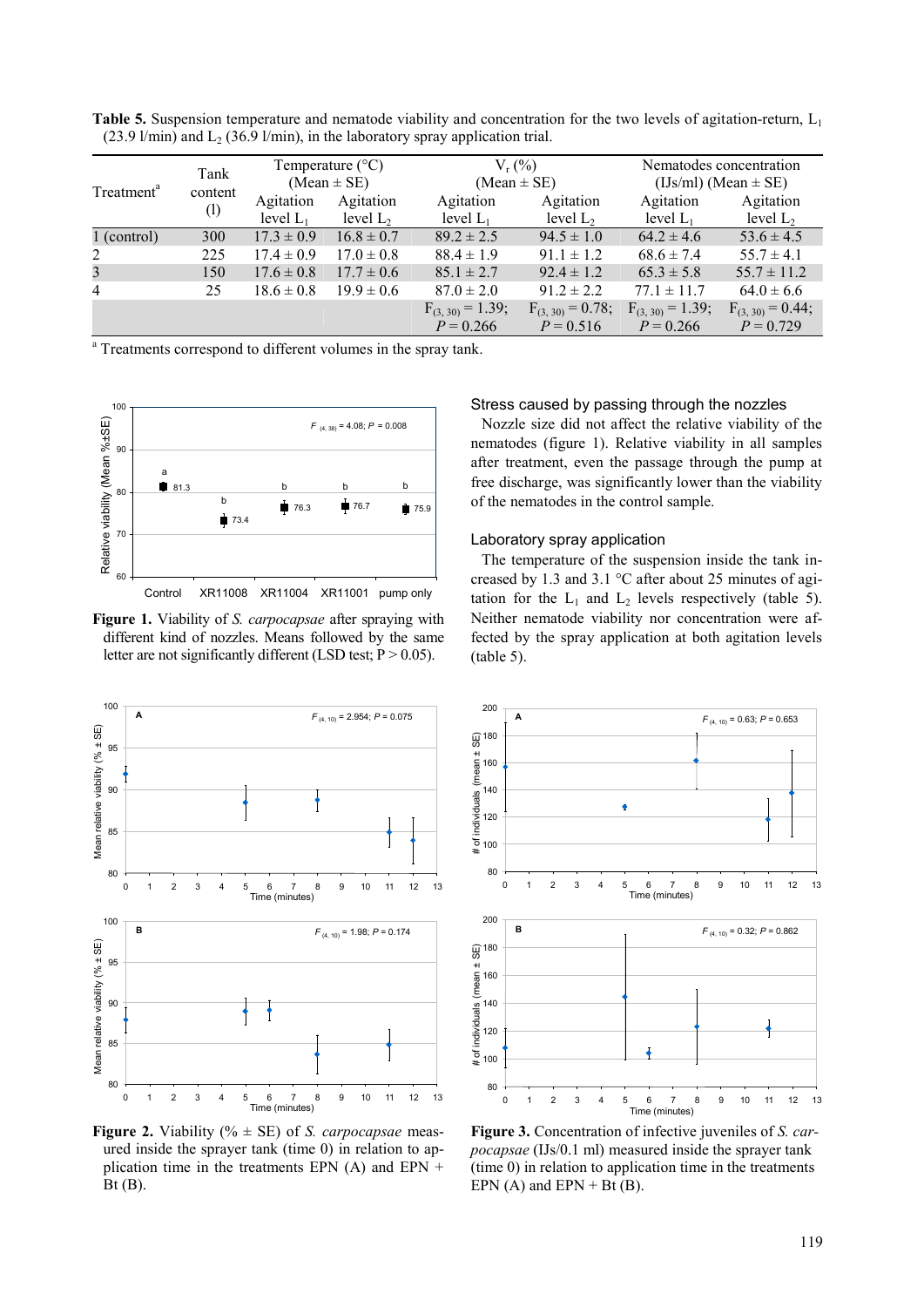#### Field trial

The survival of the nematodes was not affected by the spray application in either of the treatments EPN or  $EPN + Bt$  (figure 2). The concentration of nematodes also remained constant in relation to time (figure 3).

The population of noctuid larvae sampled was composed of *Spodoptera exigua* (Hubner) (51.0% of the total larvae sampled), *Autographa gamma* (L.) (38.9%) and *Chrysodeixis chalcites* (Esper), *Lacanobia oleracea* (L.), *Mamestra brassicae* (L.), *Helicoverpa armigera* (Hubner) (2.8% in total). The other 7.3% was represented by a species belonging to the Arctiidae family (Lepidoptera).

The number of larvae in the samples after EPN and  $EPN + Bt$  treatments was not different from the number of larvae in the control. Besides, with the exception of one larva sampled 4 days after the second nematode spraying in the  $EPN + Bt$  treatment, none of the noctuid larvae sampled were found to be infected with nematodes. Nevertheless, the treatments with EPN alone and with  $EPN + Bt$  showed, from the middle of the crop cycle to the harvest, a tendency to a reduction in the number of noctuid larvae (figure 4). Moreover the number of larvae sampled in these treatments was not significantly different from that sampled on chemical plots. Finally, the number of larvae sampled in the chemical treatment, excluding the first sampling date, was always significantly lower than the control.

When EPN were applied in association with Bt, an additive interaction was observed either considering all the larvae sampled ( $\chi^2 = 0.09$ ) or only *S. exigua* ( $\chi^2 = 0.04$ ) or *A. gamma*  $(\chi^2 = 2.63)$  (table 6). However this did not translate into a significant decrease in the number of larvae sampled respect to the treatment with only EPN (figure 4).

# **Discussion**

The results of the trials demonstrate that a static pressure up to 14 bar, even protracted for 35 seconds, causes no significant damage to *S. carpocapsae*. These findings are consistent with other work (Fife *et al*., 2003) showing that the viability of exposed EPN remained above 85% at pressure less than or equal to 20 bar for *S. carpocapsae* and *H. bacteriophora* and 14 bar for *H. megidis*. Fife *et al*. (2003) tested much higher pressures than this to simulate extreme spraying conditions, whereas in our trials it was attempted to reproduce more realistic working conditions.

Results show that the flat fan nozzles do not affect *S. carpocapsae* viability during application. This is consistent with what was found by Łaczyński *et al*. (2006) for *H. bacteriophora.* The use of flat fan nozzles was chosen



**Figure 4.** Number of noctuid larvae sampled in the field trial (A) 4 days and (B) 13 days after the first application of *S. carpocapsae* alone (EPN) or in association with *B. thuringiensis aizawai* (EPN+Bt), and (C) 4 days and (D) 13 days after the second application. Bt: *B. thuringiensis aizawai*; Chem.: delthametrin, indoxacarb; Control: untreated control. On each sampling date, different letters show significant differences among treatments (Kruskal-Wallis test,  $P < 0.05$ ).

**Table 6.** Population reduction of noctuid larvae in the field after exposure to combined *S. carpocapsae* and *B. thuringiensis aizawai*.

| Target            |          | Population reduction $(\% )$ |      | Interaction between treatments <sup>o</sup> |  |
|-------------------|----------|------------------------------|------|---------------------------------------------|--|
|                   | Observed | Expected <sup>a</sup>        |      |                                             |  |
| All larvae        | 57.1     | 64.3                         | 0.09 | Additive                                    |  |
| Spodoptera exigua | 50.0     | 57.1                         | 0.04 | Additive                                    |  |
| Autographa gamma  | 62.5     | 90.5                         | 2.63 | Additive                                    |  |

<sup>a</sup> Expected population reduction  $P_e = P_o + (1-P_o)(P_1) + (1-P_o)(1-P_1)(P_2)$ ;  $P_e$  expected population reduction for the combination of EPN and Bt;  $P_0$  natural reduction or increase in the control treatment;  $P_1$  population reduction after treatment with EPN alone;  $P_2$  population reduction after treatment with only Bt.

<sup>b</sup> Additivity:  $\chi^2$  < 3.84; antagonism:  $\chi^2$  > 3.84 and P<sub>c</sub> < P<sub>e</sub>, P<sub>c</sub> observed population reduction of the EPN and Bt combination,  $P_e$  expected population reduction of the combination; synergism:  $\chi^2 > 3.84$  and  $P_c > P_e$ .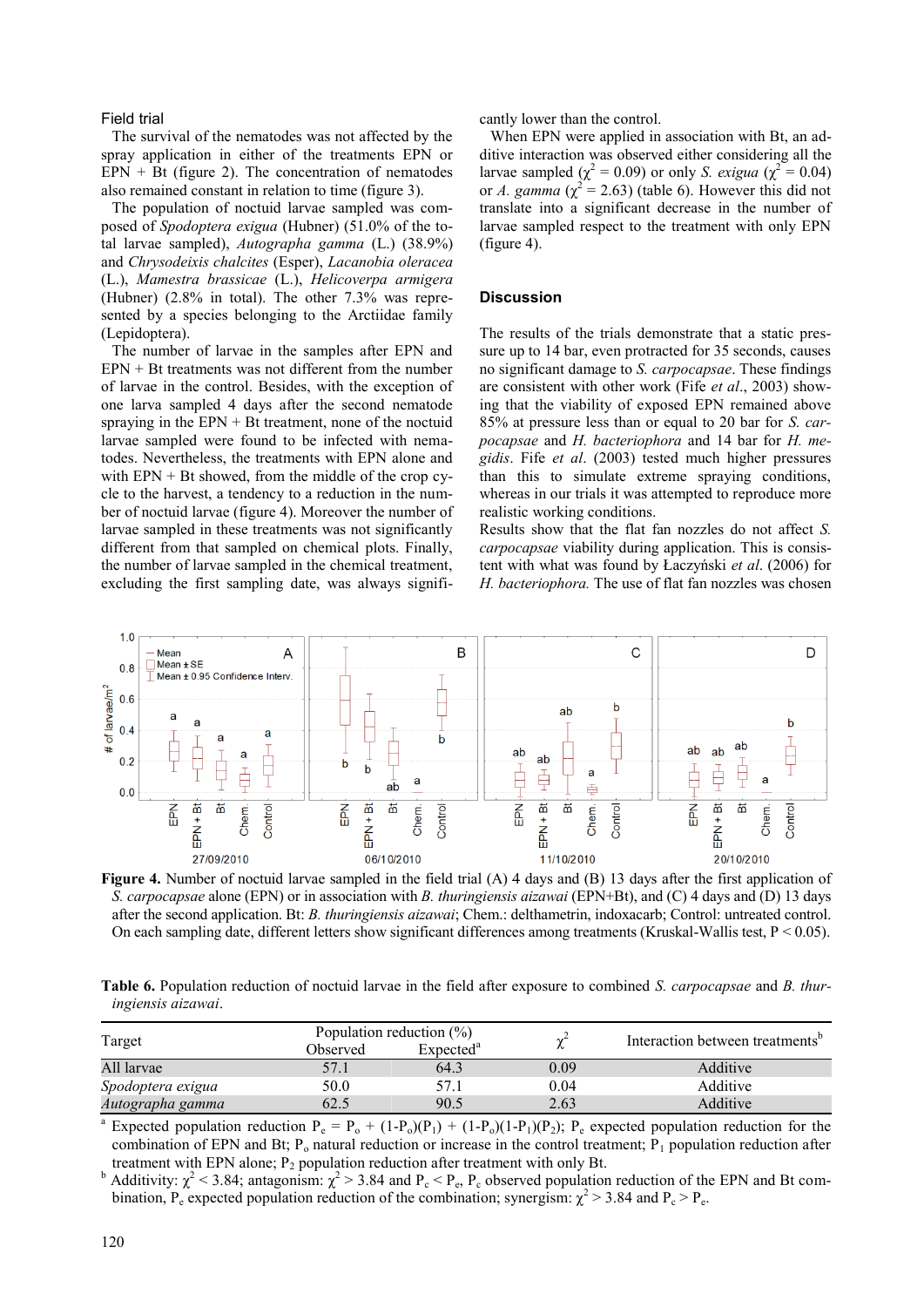because they have the advantage of operating at very low pressures, producing a coarse spray that evaporates slowly and therefore avoids a rapid desiccation of the organisms. Indeed, nowadays the top manufacturers recommend pressures no higher than 4 bar for this type of nozzle, to obtain the best compromise between uniformity of distribution and droplet diameter. To isolate the effect of the nematodes passing through the nozzle from the other variables a flexible impeller pump was used. The choice of this pump was initially suggested based upon the hypothesis that the other alternative or centrifugal pumps would produce high peaks of pressure or intense shear effect. Instead, the results appear to demonstrate that the slight difference in the viability is to be ascribed more to the pump, than to the nozzle size.

In our trials no suspension temperature increase due to recirculation was observed. The high temperature increases reported by Grewal (2002), Fife (2003) and Brusselman *et al*. (2010a) which are likely to affect the viability of the nematodes, are mainly due to the use of centrifugal pumps and lengthy remixing times.

The tests on recirculation carried out with the traditional sprayer both in the laboratory and in the field, showed that repeated passages of the nematodes in the hydraulic system did not affect their viability even at the end of an application when a low amount of spray liquid remained in the tank. Actually the differences were never significant, even varying the intensity of the agitation. The concentration of nematodes did not alter in relation to the duration of the spray application, indicating that the level of remixing applied avoided the nematodes being deposited at the bottom of the sprayer tank. Lastly, from a physical-mechanical point of view, it can be attested that the traditional boom sprayers, even without modifications, if operating at low pressures, can be safely used for the application of *S. carpocapsae* for the levels of agitation tested.

In the field experiment chemicals proved to be effective in noctuid moth larval population control. Indeed only chemical treatment was significantly lower than the control. The low efficacy showed by *B. thuringiensis* when utilized alone may be related to the rainfall (14 mm in the four days after the second Bt spraying and 26 mm in the four days after the fourth Bt spraying) that could have washed away the product reducing the period of activity, since not even the increase of the dose resulted in a better pest control.

Abiotic factors such as temperature, desiccation and UV radiation could be responsible for the low performance recorded in the nematode treatments. Indeed desiccation is reported as the key factor influencing nematode efficacy on foliage (Glazer *et al*., 1992; Piggott *et al*., 2000; Arthurs *et al*., 2004). In our field experiment no nematodes infecting sampled larvae, even 4 days after EPN treatment, were detected. Considering that vacuuming normally does not collect dead larvae and that the symbiotic bacteria associated to *S. carpocapsae* usually kill the insect larva in about two days (Burnell and Stock, 2000), it could be possible that nematode activity was roughly limited to the first two days after spraying. The addition of chitosane, an organic biodegradable product with the active ingredient N-acetyl-glucosamine,

to the nematode suspension could have improved nematode efficacy (Llácer *et al*., 2009). Chitosane forms a film which stabilizes and improves the adhesion of IJs acting as a protective agent against desiccation and UV light in foliar applications (Martinez Peña, 2002). However it cannot to be excluded that EPN did not fully reach the target host, in particular during the first treatment, when the foliage did not completely cover the ground. Nevertheless the nematodes that may have been leached into the soil are able to attack the noctuid prepupae and pupae. The key pest in our study, *S. exigua*, pupates in the soil and is particularly susceptible to *S. carpocapsae* (Kaya and Hara, 1980).

Previous studies have shown an additive interaction between *S. carpocapsae* and *B. thuringiensis* subsp. *aizawai* against *S. littoralis* in the laboratory (Salem *et al*., 2007) and between *S. carpocapsae* and *Heterorhabditis indica* Poinar, Karunakar et David and insecticides at half dose against *Spodoptera frugiperda* (Smith) (Lepidoptera Noctuidae) in controlled field conditions (Negrisoli *et al*., 2010). The present study is the first showing of an additive interaction between EPN and *B. thuringiensis aizawai* aiming to control noctuid moths, *S. exigua* and *A. gamma* in particular, in the open field. These findings are highly valuable in a crop such as spinach where, as in other vegetable crops, more than one pest has to be controlled, thus making the high cost of EPN formulations appear more tolerable. Moreover, the use of combined biocontrol agents could be a potential strategy to reduce pest resistance caused by intensive use of chemical insecticides and to manage restrictions of current insecticides. However the reason why the additive effect found in this study did not translate into a better pest control in the field needs to be investigated more thoroughly. Schroer *et al*. (2005b) observed promising results against *Plutella xylostella* (L.) (Lepidoptera Plutellidae) on cabbage either using a weekly rotation of EPN and Bt or both biological agents together.

The application technology and EPN formulations availability make nematode applications feasible against some foliar pests. However, the low pest control efficacy of EPN alone or mixed with *B. thuringiensis* found in this experiment, suggests new studies should be carried out on this subject. In particular it is necessary to investigate optimal biocontrol agent concentrations, water volume, actual reaching of the target, and treatment timing to coincide best with susceptible host stages and to maximize nematodes ability to rapidly locate and infect target hosts, along with the overall benefit of using EPN in chitosane formulation.

#### **Acknowledgements**

We are grateful to Renato Valdinoci and Orogel S.p.a. for allowing us to conduct experiments on their fields and for providing fieldwork support, and to Adriano Uguzzoni for technical assistance in field sampling and laboratory analysis. We also thank Stefano Foschi (Bioplanet) for technical advice and Roberto Barbolini (Sumitomo Chemical Italia) for providing us XenTari® .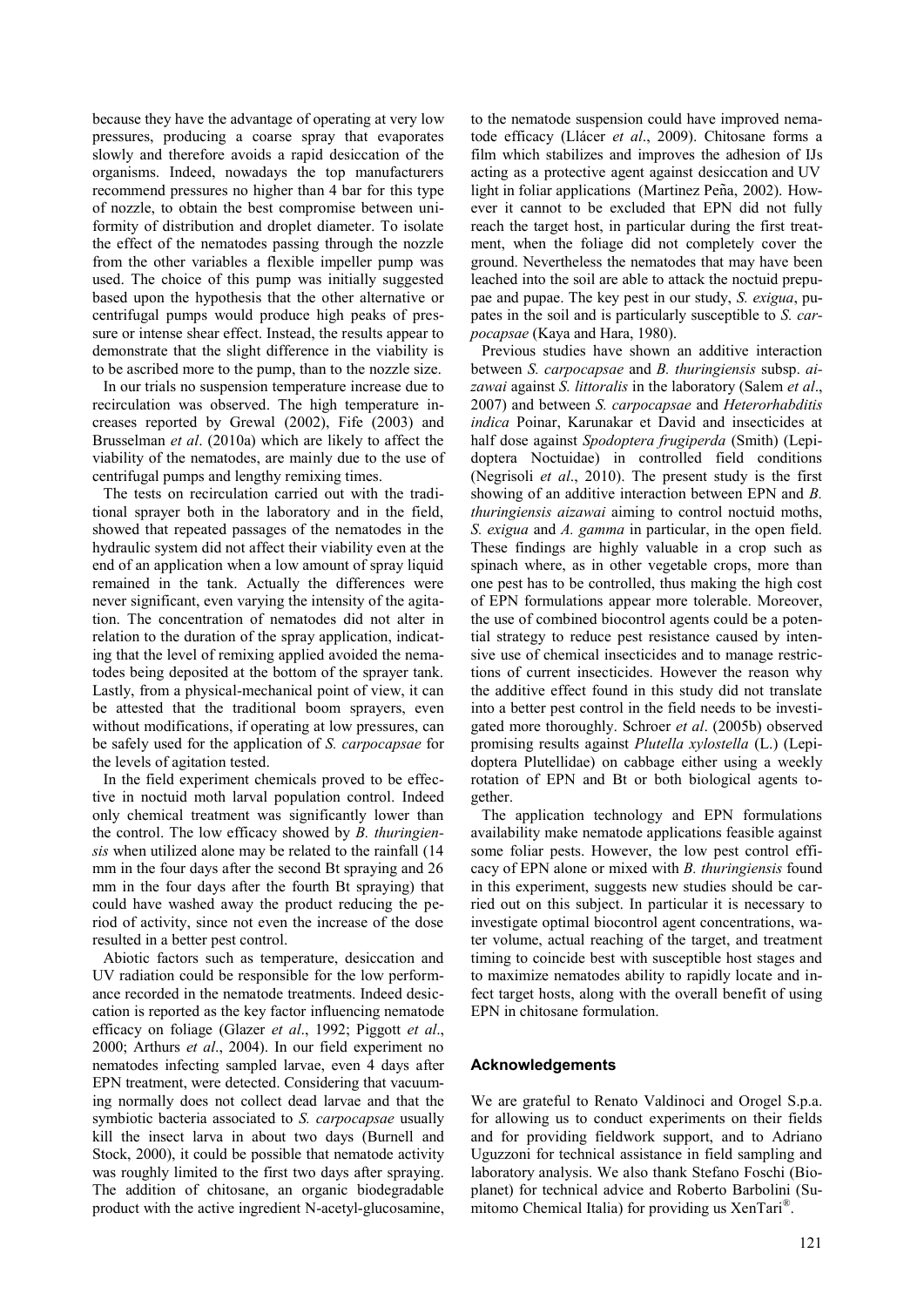#### **References**

- ARTHURS S., HEINZ K. M., PRASIFKA J. R., 2004.- An analysis of using entomopathogenic nematodes against above-ground pests.- *Bulletin of Entomological Research*, 94: 297-306.
- BAILEY A., CHANDLER D., GRANT W. P., GREAVES J., PRINCE G., TATCHELL M., 2010.- *Biopesticides: pest management and regulation*.- CABI Publishing, Wallingford, UK.
- BECK B., BRUSSELMAN E., NUYTTENS D., MOENS M., POLLET S., TEMMERMAN F., SPANOGHE P., 2013.- Improving foliar applications of entomopathogenic nematodes by selecting adjuvants and spray nozzles.- *Biocontrol Science and Technology*, 23: 507-520.
- BRUSSELMAN E., NUYTTENS D., DE SUTTER N., VIAENE N., STEURBAUT W., MOENS M., 2008.- Effect of several centrifugal pump passages on the viability and activity of *Steinernema carpocapsae*, a biopesticide.- *Communications in Agricultural and Applied Biological Sciences*, 73: 705-708.
- BRUSSELMAN E., MOENS M., STEURBAUT W., NUYTTENS D., 2010a.- Evaluation of hydraulic, pneumatic and mechanical agitation for the spray application of *Steinernema carpocapsae* (Rhabditida: Steinernematidae).- *Biocontrol Science and Technology*, 20: 339-351.
- BRUSSELMAN E., BECK B., TEMMERMAN F., POLLET S., STEUR-BAUT W., MOENS M., NUYTTENS D., 2010b.- The spray pattern of entomopathogenic nematodes. In: *Proceeding of ASABE Annual International Meeting. American Society of Agricultural and Biological Engineers*, Pittsburgh, PA, Paper Number: 1009541.
- BRUSSELMAN E., BECK B., POLLET S., TEMMERMAN F., SPANOGHE P., MOENS M., NUYTTENS D., 2012.- Effect of the spray application technique on the deposition of entomopathogenic nematodes in vegetables.- *Pest Management Science*, 68: 444-453.
- BURNELL A. M., STOCK S. P., 2000.- *Heterorhabditis*, *Steinernema* and their bacterial symbionts - lethal pathogens of insects.- *Nematology*, 2: 31-42.
- FAO, 2009.- *FAOSTAT*.- [online] URL: http://faostat.fao.org/DesktopDefault.aspx?PageID=567#ancor
- FIFE J. P., 2003.- Investigation of the effect of agricultural spray application equipment on damage to entomopathogenic nematodes - a biological pest control agent. *PhD thesis*, The Ohio State University, Columbus, OH, USA.
- FIFE J. P., DERKSEN R. C., OZKAN H. E., GREWAL P. S., 2003.- Effect of pressure differential on the viability and infectivity of entomopathogenic nematodes.- *Biological Control*, 27: 65-72.
- FIFE J. P., OZKAN H. E., DERKSEN R. C., 2004.- Physical effect of conventional spray equipment on a biological pesticide, pp. 495-502. In: *International Advances in Pesticide Application 2004. Aspects of Applied Biology 71* (BATEMAN R. P., COOPER S. E., CROSS J. V., GLASS C. R., ROBINSON T. H., STOCK D., TAYLOR W. A., THORNHILL E. W., WALKLATE P. J., Eds).- Association of Applied Biologists, Warwick, UK.
- GAN-MOR S., MATTHEWS G. A., 2003.- Recent developments in sprayers for application of biopesticides - an overview.- *Biosystems Engineering*, 84: 119-125.
- GLAZER I., KLEIN M., NAVON A., NAKACHE Y., 1992.- Comparison of efficacy of entomopathogenic nematodes combined with antidesiccants applied by canopy sprays against three cotton pests (Lepidoptera: Noctuidae).- *Journal of Economic Entomology*, 85: 1636-1641.
- GREWAL S. G., 2002.- Formulation and application technology, pp. 265-287. In: *Entomopathogenic Nematology* (GAUGLER R., Ed.).- CAB International, Wallingford, UK.
- HEAD J., LAWRENCE A. J., WALTERS K. F. A., 2004.- Efficacy of the entomopathogenic nematode, *Steinernema feltiae*, against *Bemisia tabaci* in relation to plant species.- *Journal of Applied Entomology*, 128: 543-547.
- KAYA H. K., HARA A. H., 1980.- Differential susceptibility of lepidopterous pupae to infection by the nematode *Neoplectana carpocapsae*.- *Journal of Invertebrate Pathology*, 36: 389-393.
- KOPPENHÖFER A. M., KAYA H. K., 1997.- Additive and synergistic interaction between entomopathogenic nematodes and *Bacillus thuringiensis* for scarab grub control.- *Biological Control*, 8: 131-137.
- KOPPENHÖFER A. M., GREWAL P. S, 2005.- Compatibility and interactions with agrochemicals and other biocontrol agents, pp. 363-381. In: *Nematodes as biocontrol agents* (GREWAL P. S., EHLERS R.-U., SHAPIRO-ILAN D. I., Eds).- CABI Publishing, Wallingford, UK.
- LLÁCER E., MARTÍNEZ DE ALTUBE M. M., JACAS J. A., 2009.- Evaluation of the efficacy of *Steinernema carpocapsae* in a chitosan formulation against the red palm weevil, *Rhynchophorus ferrugineus*, in *Phoenix canariensis*.- *BioControl*, 54: 559-565.
- ŁACZYŃSKI A., DE MOOR A., MOENS M., SONCK B., RAMON H., 2004.- An application technique for biological plant protection products containing entomopathogenic nematodes, pp. 489-493. In: *International advances in pesticide application 2004. Aspects of applied biology 71* (BATEMAN R. P., COOPER S. E., CROSS J. V., GLASS C. R., ROBINSON T. H., STOCK D., TAYLOR W. A., THORNHILL E. W., WALKLATE P. J., Eds).- Association of Applied Biologists, Warwick, UK.
- ŁACZYŃSKI A., DE MOOR A., DIERICKX W., MOENS M., DARIUS P., SONCK B., RAMON H., 2006.- The effect of hydraulic spraying on the viability of the nematode *Heterorhabditis bacteriophora*.- *Crop Protection*, 25: 1135-1141.
- ŁACZYŃSKI A., DIERICKX W., DE MOOR A., 2007.- The effect of agitation system, temperature of the spray liquid, nematode concentration, and air injection on the viability of *Heterorhabditis bacteriophora*.- *Biocontrol Science and Technology*, 17: 841-851.
- LANZONI A., BURGIO G., 2010.- Contro le nottue dello spinacio si parte dal monitoraggio.- *L'Informatore Agrario*, 66  $(4)$ : 57-60.
- LANZONI A., BAZZOCCHI G. G., REGGIORI F., RAMA F., SANNINO L., MAINI S., BURGIO G., 2012.- *Spodoptera littoralis* male capture suppression in processing spinach using two kinds of synthetic sex-pheromone dispensers.- *Bulletin of Insectology*, 65: 311-318.
- LELLO E. R., PATEL M. N., MATTHEWS G. A., WRIGHT D. J., 1996.- Application technology for entomopathogenic nematodes against foliar pests.- *Crop Protection*, 15: 567-574.
- MARTINEZ PEÑA A., 2002.- Biological pesticide based on chitosan and entomopathogenic nematodes.- *WO Patent*, 037966.
- MOLYNEUX A., 1985.- Survival of infective juveniles of *Heterorhabditis* spp. and *Steinernema* spp. (Nematoda: Rhabditida) at various temperatures and their subsequent infectivity for insects.- *Revue de Nématologie*, 8: 165-170.
- NEGRISOLI A. S., GARCIA M. S., BARBOSA NEGRISOLI C. R. C., BERNARDI D., DA SILVA A., 2010.- Efficacy of entomopathogenic nematodes (Nematoda: Rhabditida) and insecticide mixtures to control *Spodoptera frugiperda* (Smith, 1797) (Lepidoptera: Noctuidae) in corn crops.- *Crop Protection*, 29: 677-683.
- NILSSON U., GRIPWALL E., 1999.- Influence of application technique on the viability of the biological control agents *Verticillium lecanii* and *Steinernema feltiae*.- *Crop Protection*, 18: 53-59.
- PIGGOTT S. J., WRIGHT D. J., MATTHEWS G. A., 2000.- Polymeric formulation for the application of entomopathogenic nematodes against foliar pests, pp. 1063-1068. In: *Proceeding of BCPC Conference on Pests and Diseases*, Brighton, UK.
- ROBERTSON J. L., PREISLER H. K., 1992.- *Pesticide bioassay with arthropods*.- CRC Press, Boca Raton, USA.